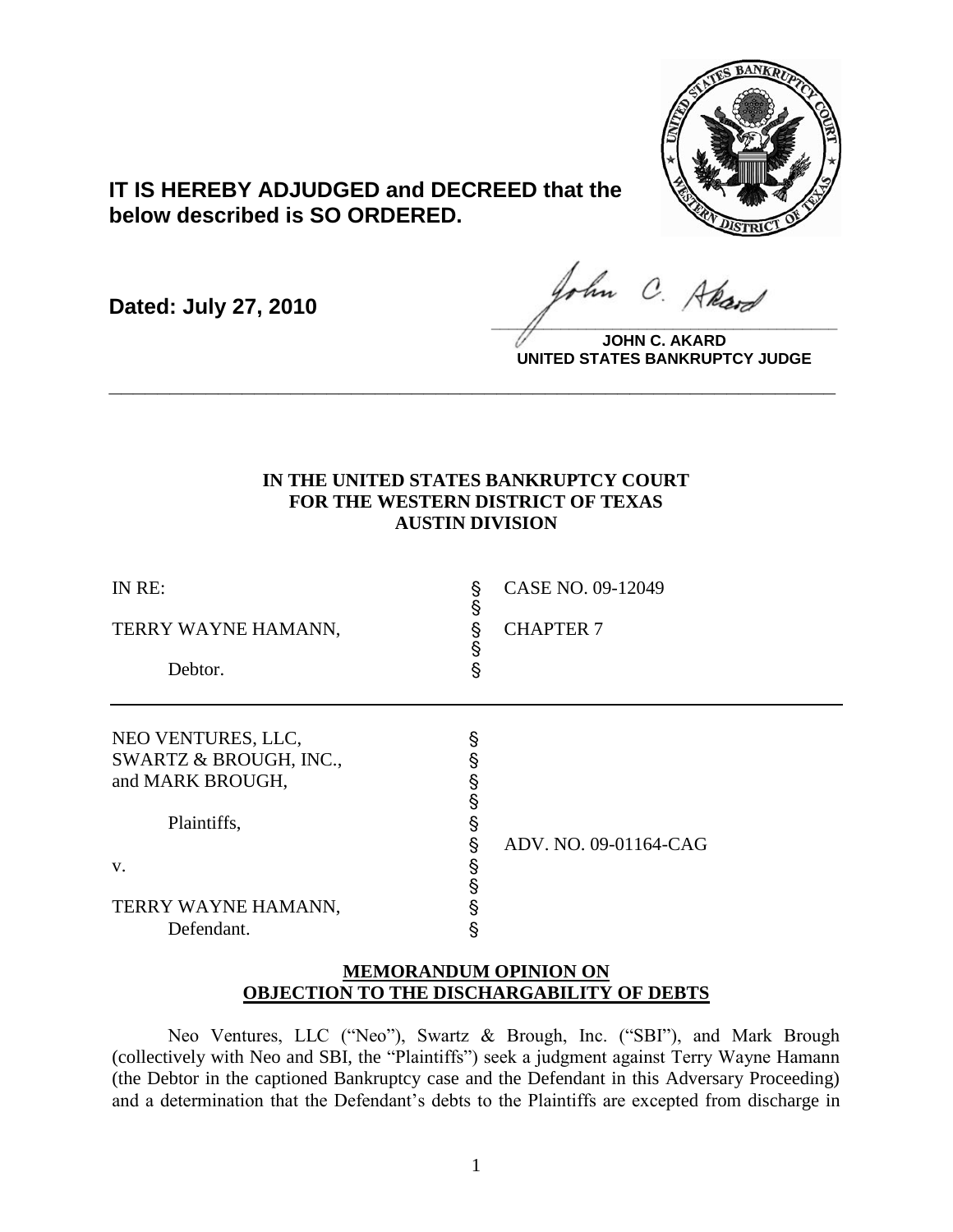the Debtor's Bankruptcy case.<sup>1</sup> The Plaintiffs rely on § 523(a)(2)(A) and (a)(4) of the Bankruptcy Code.<sup>2</sup> The court determines that the Defendant's debts are excepted from discharge.

#### **FACTS**

The events at issue took place between May and July 2007. The parties are associated with one another as follows: Mark Brough, a plaintiff in this case, lived in Midland, Texas and worked with Adam Wagner at the business Wagner & Brown in the 1980s and early 1990s. Adam Wagner eventually formed the business Neo, also a plaintiff in this case. Brough knew Andrew Swartz in Midland, and the two formed SBI in 1996. SBI is a plaintiff in this case as well.

Mr. Brough moved to Austin, Texas. His future in-laws introduced him to the Defendant, from whom he purchased a house in 2005.

The Defendant is a CPA and former partner with Ernst & Young. At the time the events at issue took place, he was Chairman and CEO of three entities. The first was PGI Holdings, LLC ("PGI"), which was the parent company of the second: Access 2 Real Estate Investments, LLC ("A2REI"), which was the parent company of the third: Sunninghorse Acquisitions, LLC ("Sunninghorse"). He was the majority owner of PGI.

The Defendant and Nancy J. Williamson (the Chief Financial Officer of PGI) were the principal authors of a thirty-eight page Private Placement Memorandum ("PPM") for Sunninghorse dated May 1, 2007. The first page of the PPM states that:

SUNNINGHORSE Acquisitions, LLC (the "Company") is hereby offering for sale 100 investment units (the "Investment Units"). Each Investment Unit consists of a \$50,000 promissory note obligation bearing interest at 12% per annum, payable quarterly, a profits participation right in the project and a conversion right to invest in the parent company as described more fully within this private placement memorandum.

Following some language pointing out that this is a speculative investment involving a high degree of risk, the first page contains the statement: "All Proceeds Go To The Company." The quoted statement appears again on page 10 of the PPM.

Page 4 of the PPM included an executive summary and stated the following about Sunninghorse:

 $\overline{a}$ 

<sup>&</sup>lt;sup>1</sup> This court has jurisdiction in this matter under 28 U.S.C. § 1334 (a) and (b), 28 U.S.C. § 157(a) and (b), and the Order of Reference of Bankruptcy Cases and Proceedings by the United States District Court for the Western District of Texas, August 13, 1984. This is a core proceeding under 28 U.S.C. § 157(b)(1) and (b)(2)(I). This court may enter a final judgment and a monetary judgment in this matter if appropriate. *Morrison v. Western Builders of Amarillo* (*In re Morrison*), 555 F.3d 473, 479–80 (5th Cir. 2009).

<sup>&</sup>lt;sup>2</sup> The Bankruptcy Code is 11 U.S.C. § 101 *et. seq.* References to section numbers are references to the Bankruptcy Code.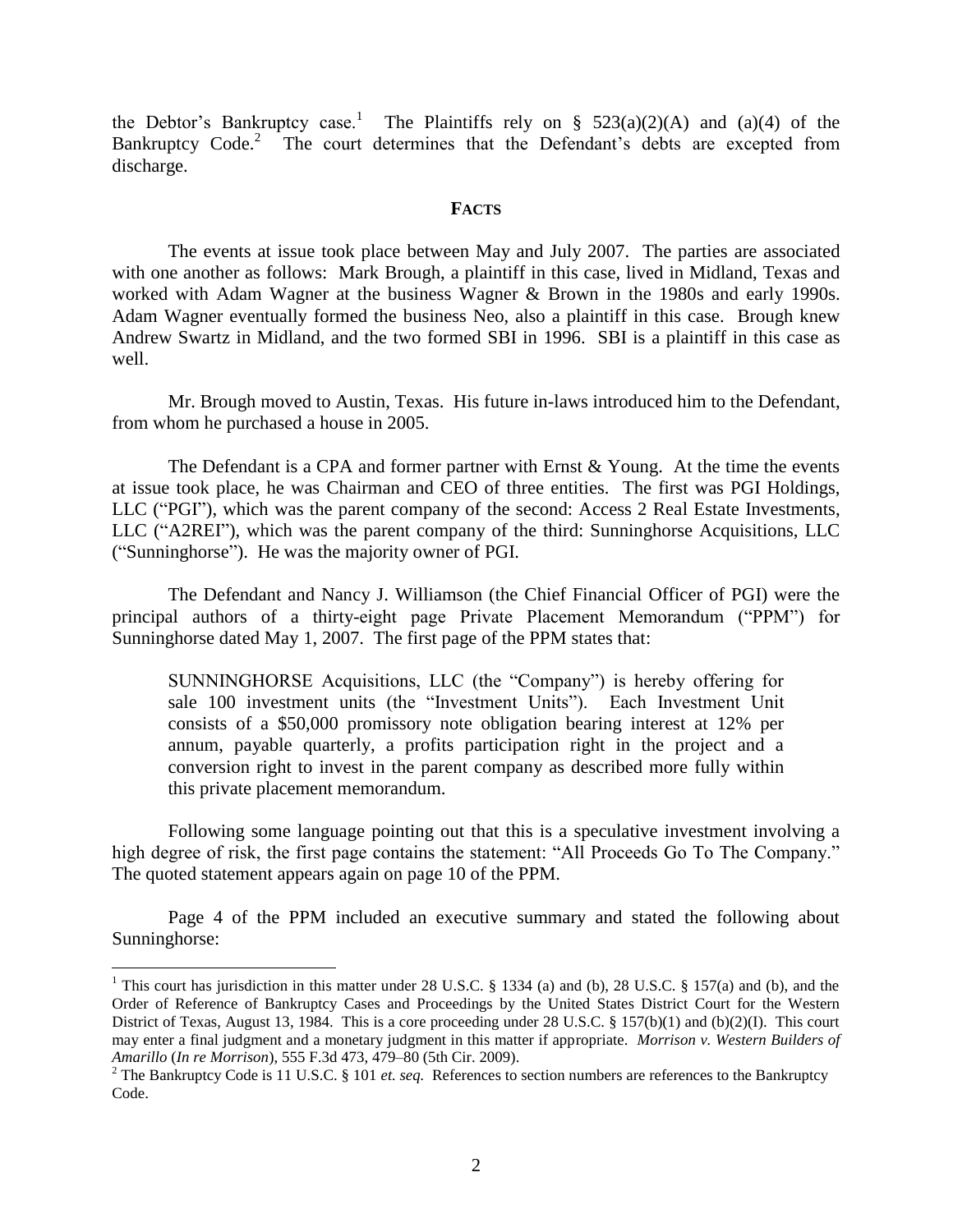Sunninghorse Acquisitions, LLC ("the Company") is a limited liability company owned by Access 2 Real Estate Investments, LLC. The Company is a single purpose entity engaged in acquiring Sunninghorse, LLC, which owns 61 rental town homes ("Property") which will be renovated, improved and sold to the general public during a 2 year period. The property is ideally situated in prosperous Montgomery County, just minutes outside of the District of Columbia on Connecticut Avenue. [Emphasis added].

Page 5 of the PPM answered "frequently asked questions." One concerned a limited guarantee by Sunninghorse's parent company:

### **What is the limited guarantee from Access 2 Real Estate Investments,**

**LLC?** The Operating Member [Access 2 Real Estate Investments, LLC] provides a limited guarantee of the principal of the notes. The Operating Member is a newly formed company which is intended to acquire and hold an increasing number of real estate investments. In addition, there is a backup line of credit of \$1M to Access 2 Real Estate Investments, LLC by its parent company (PGI Holdings, LLC).

Another question posed on page 5 is:

### **What is an Accredited Investor?**

An accredited investor is a person who is sophisticated with investments and:

- Has an annual income of \$200,000 for current and each of the past 2 years.
- Has a net worth in excess of \$1 million.

Page 7 of the PPM elaborated on the structure and business of the Sunninghorse:

Sunninghorse Acquisitions, LLC, a Texas limited liability company (the **"Company"**), was formed by Access 2 Real Estate Investments, LLC, a Texas limited liability company (the **"Parent"**), for the sole business purpose of purchasing 100% of the member interests of Sunninghorse, LLC, a Maryland limited liability company (the **"Owner")**, in order to purchase, own and control the 61 town homes that are owned by Sunninghorse, LLC. The town homes are currently rented to individual tenants but which will be converted into single family residences and sold to the tenants and the public over a 24 month period. [Bold as in the original; underlining added for emphasis]

Pages 18–22 of the PPM addresses risk factors in the investment. The following statement appears at the top of page 19: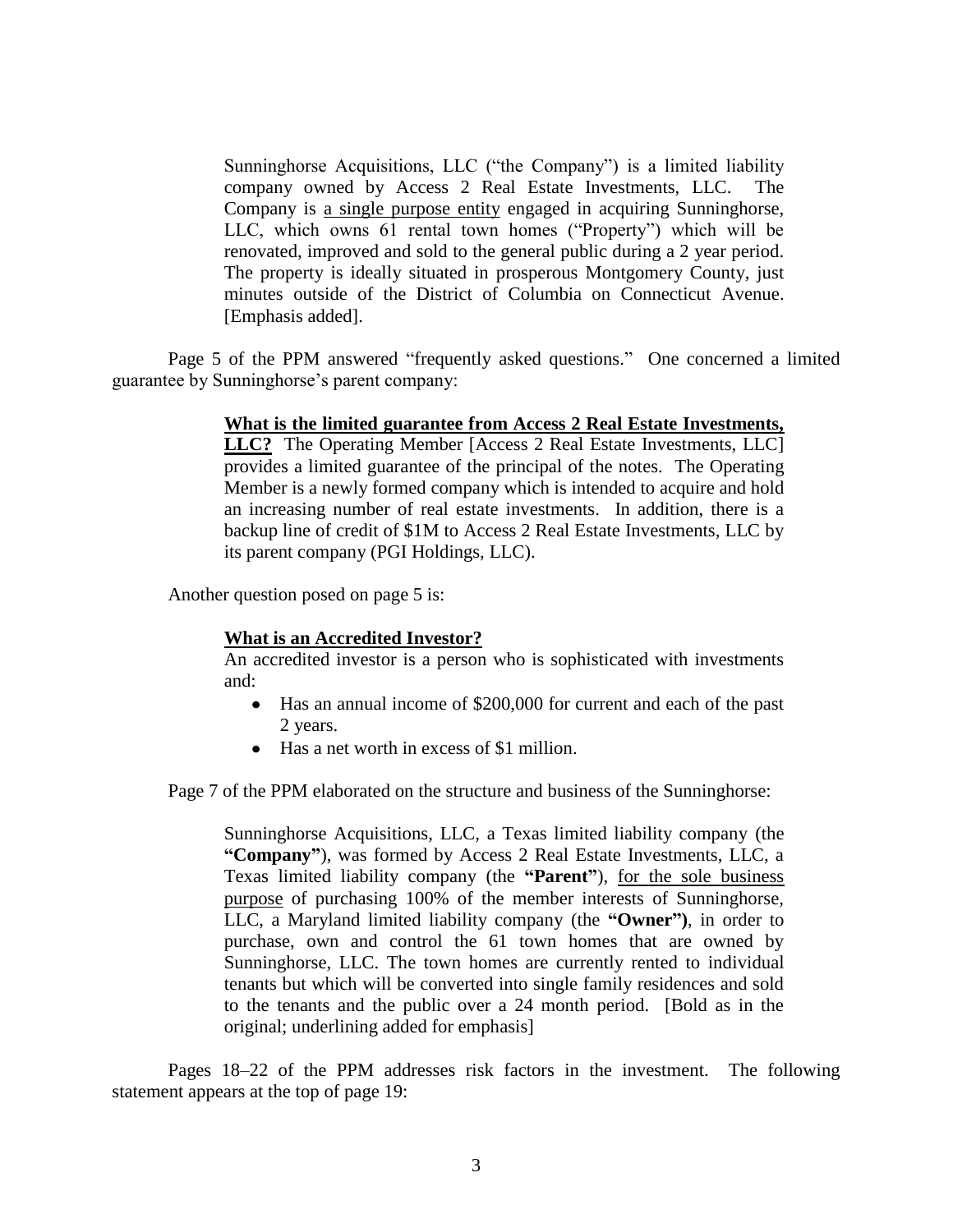#### **Lack of Prior Operating Experience and History**

The Company has conducted no business operations and it has no current material liabilities. As its sole material assets, [sic] the Company owns the agreement to acquire 100% of the outstanding member interest of Sunninghorse, LLC, which owns 61 town homes in Kensington, Maryland. Accordingly, the Company's future success is dependent upon its ability to acquire Sunninghorse, LLC and renovate, market and sell the 61 town homes. Accordingly, the Company has no history on which to base an evaluation of its business prospects. The Company's prospects must be considered in light of the risks, expenses, and difficulties frequently encountered by companies in their early stages of development and those risks, expenses and difficulties encountered by companies entering the real estate industry. [Emphasis added]

The PPM required that each investor submit proof that the investor qualified as an "Accredited Investor," and that each investor sign a subscription agreement which is page 26 of the PPM. That agreement stated:

> THIS SUBSCRIPTION AGREEMENT IS FINAL, BINDING, AND IRREVOCABLE. If the Company is unable to complete the proposed acquisition of Sunninghorse, LLC, which owns the 61 town homes in Kensington, MD, the Company will promptly return all subscription proceeds to me, without any interest earned. [Emphasis added].

The Defendant began disseminating the PPM to raise money for Sunninghorse. He contacted Mr. Brough who, after reviewing the PPM, visiting with the Defendant, and corresponding with the Defendant by e-mail, invested \$25,000 on May 18, 2007. He signed a subscription agreement and furnished the other information required by the PPM.

Mr. Andrew Swartz testified on behalf of SBI. He met the Defendant through Mr. Borough and had one meeting with the two of them. At that meeting the Defendant represented that "a substantial portion" of the \$5 Million had been committed. Mr. Swartz received a copy of the PPM in early May 2007 and read it thoroughly. He testified that he relied on the representations and that SBI invested \$100,000 on May 23 2007. He signed a subscription agreement and furnished the other information required by the PPM.

Mr. Swartz also testified that he was relying on the guarantee of Sunninghorse's obligations by its parent, A2REI and the fact that A2REI had a line of credit from its parent PGI. However, he was very distressed when he learned, after the deal fell through, that the line of credit was not supported by cash, but was rather a necked promise. He felt he had every right to believe that the line of credit was supported by cash.

Mr. Adam C. Wagner testified on behalf of Neo, of which he is the sole member. He was introduced to the Defendant by Mr. Brough. Mr. Wagner met with the Defendant three times before he invested. The Defendant told him that the funding was going well and that the offer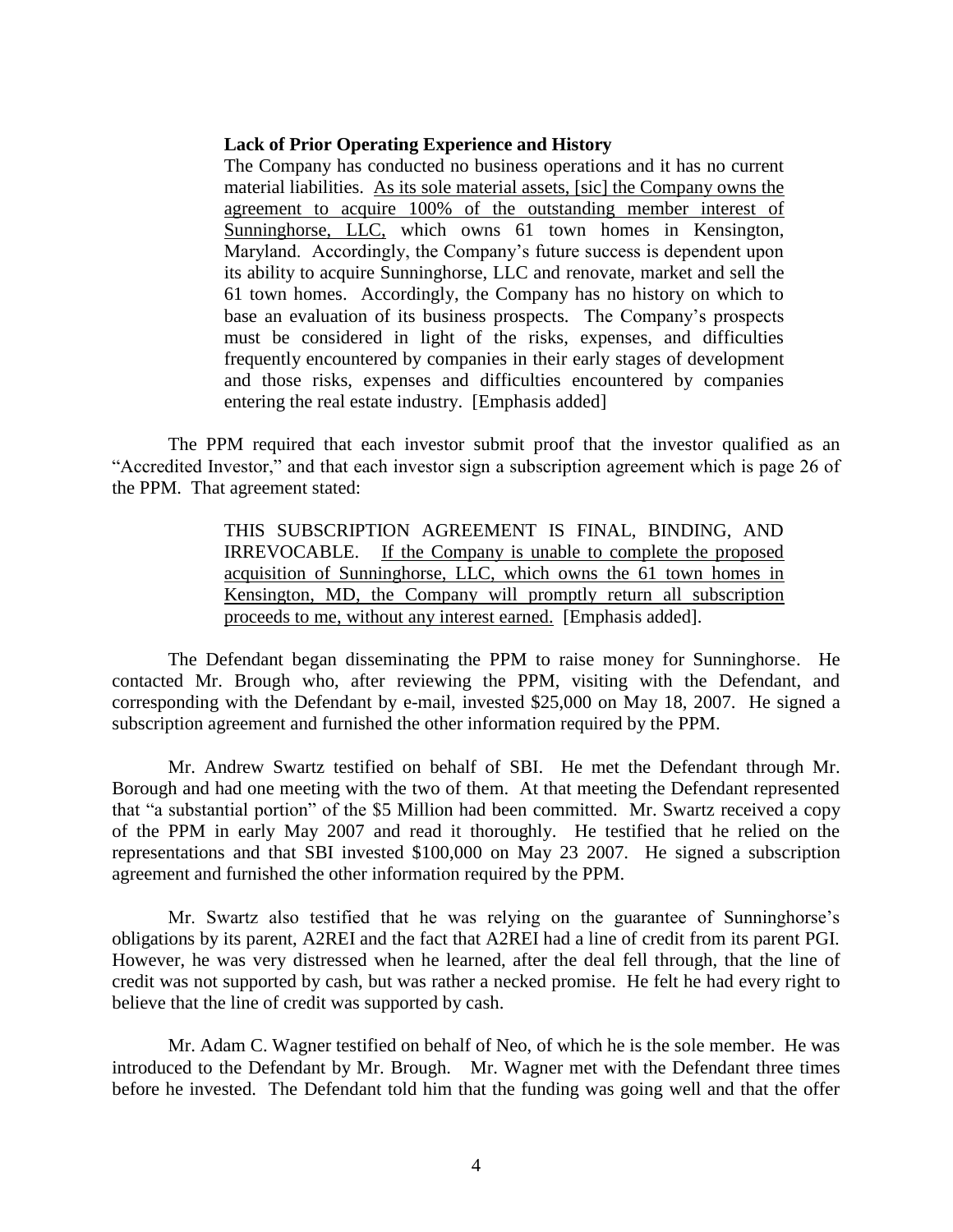would close by June 15, 2007. The Defendant encouraged Mr. Wagner to invest before it was too late.

On June 10, 2007, the Defendant sent to Mr. Wagner an e-mail (Plaintiffs' exhibit 55) in which the Defendant stated:

> I just returned from meetings in Washington, DC about the project and our PPM, which went very well. We are very pleased with the project and are on track to hit the projected results over the next 2 years. Based on capital invested and what is in process we are not likely to extend the offering deadline beyond June 15. We will close on all investment commitments in process as of June 15 as soon as possible through the end of the month in order to accommodate travel plans and schedules.

Mr. Wagner testified that he relied on these representations and the PPM when he had Neo invest \$50,000 on June 14, 2007. He signed a subscription agreement and furnished the other information required by the PPM.

The Defendant testified that each investor submitted the requested information, signed a subscription agreement and was issued a promissory note. He also testified that the offering did not go as well as hoped, and that it was closed with only \$500,000 raised, rather than the hoped for \$5 million. The Defendant believed he could find other sources of funds to complete the project.

The evidence, based on the bank records of the Defendant's various entities, revealed that funds received for Sunninghorse were, within a week of receipt, used for other of the Defendant's other projects and for expenses.

The Defendant acknowledged that Sunninghorse never had an agreement to acquire 100% of the interest in Sunninghorse, LLC. He also stated that he expected the Plaintiffs to rely on his statements and the PPM.

A Memorandum of Understanding dated Saturday June 30, 2007 [Plaintiffs' Exhibit 14] reads as follows:

> In January of 2007, we, Terry Hamann, Mike Curtis and John Chapman began to work together to form a business that was to locate and acquire properties in the Washington D.C. metropolitan area. The entity was to have been PGI Holdings, LLC which had already been formed in Texas by Terry Hamann. The property located at 14000 Connecticut Ave and owned by Sunninghorse, LLC is one property the three had identified. Work had begun on the project and had reached a point were a contract had been prepared although a final agreement has not been reached. Due to certain circumstances it is now advantageous to all three that Mike and John continue working on the project. Therefore, the three agree to release each other from any obligations and hold each other harmless.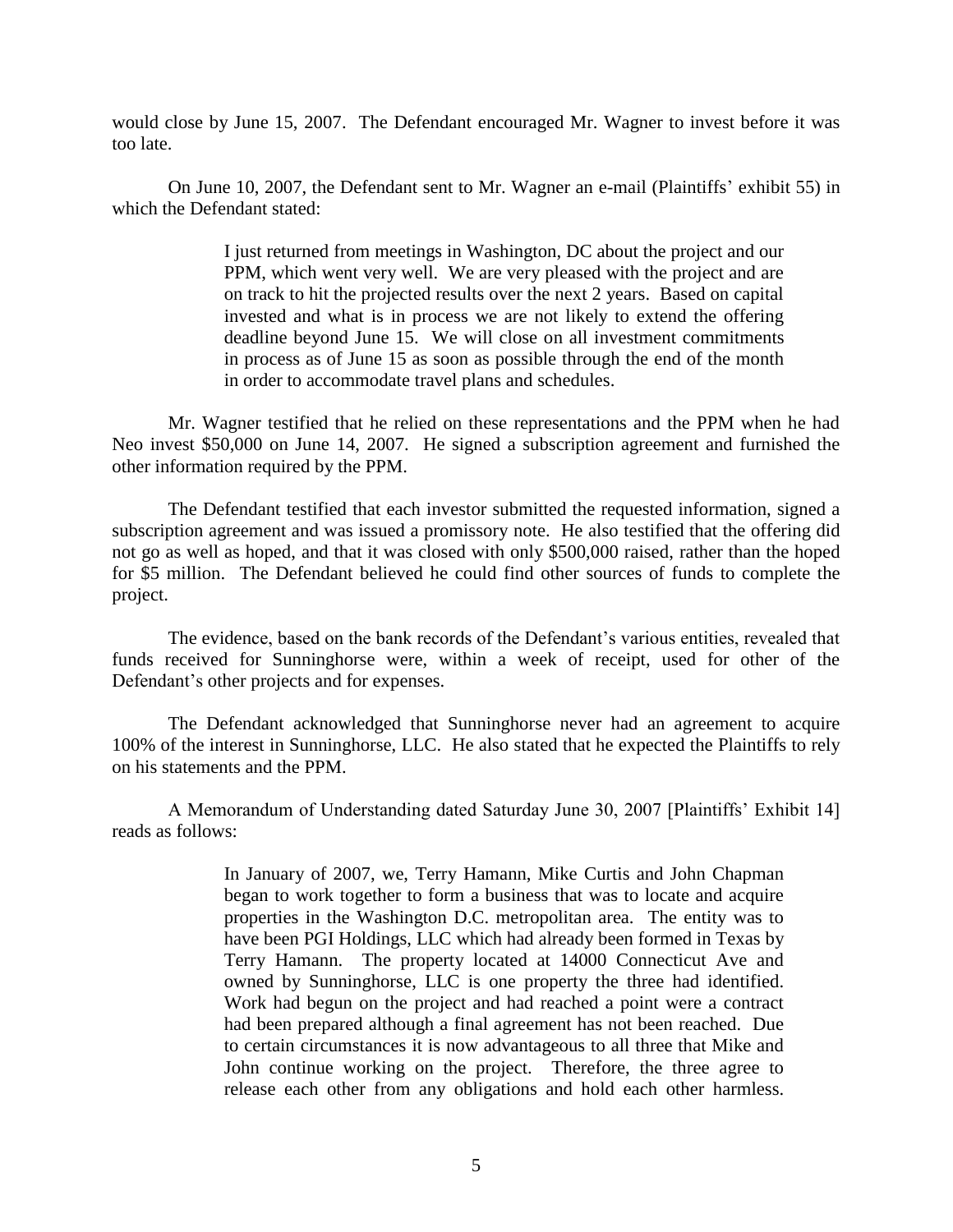And it is further agreed that Terry Hamann releases Pat McKeever and Miller, and Miller and Canby Law firm and will sign the release prepared by Miller, Miller and Canby. Mike Curtis and John Chapman will hold Terry harmless and will share any obligation for the services of Pat McKeever.

The memorandum is signed by J. Michael Curtis, John S.H. Chapman, Jr., Terry W. Hamann and by Terry W. Hamann for PGI Holdings, LLC.

On July 25, 2007, the Defendant sent a letter on A2REI letterhead to each of the Plaintiffs telling them he had "some very distressful news" regarding the status of the real estate project in Maryland (Plaintiffs' exhibit 41). He stated:

> We were off to a good start in June and believed that we were in pretty good shape to close on the properties, after addressing and overcoming a couple of start-up and financing issues. This month, however, has turned into somewhat of a nightmare for us here in Austin.

> We have undertaken an investigation to determine all of the facts and circumstances around the apparent loss of the Sunninghorse and Weldon Court town home projects. . . .

> I am sorry to have to bring this unwelcome news to your attention; however, we do want to reassure you of our intent to return your investment to you as soon as possible, but it will take some time. . . .

The Weldon Court town home project was not mentioned in the PPM and there is no evidence that it was mentioned to the Plaintiffs before they made their investments.

On August 1, 2007, the Plaintiffs had an attorney send a letter to the Defendant and several other parties demanding a return of their investments (Plaintiffs' exhibit 42). On August 20, the Defendant sent a letter to the attorney stating that the Defendant had done nothing wrong. On the same date, the Defendant sent a letter to all of the investors asking for them to contribute funds for a lawsuit he was planning against people in Maryland (both letters are part of Defendant's exhibit 12).

Sunninghorse never returned the invested funds to the Plaintiffs.

The Defendant stated that he had invested substantial personal funds in various real estate projects and that he had lost those funds.

The Defendant filed for relief under Chapter 7 of the Bankruptcy Code on July 23, 2009. He received a discharge on February 9, 2010. In this adversary proceeding, filed November 10, 2009, the Plaintiffs seek to have Defendant held personally responsible for Sunninghorse's failure to return their investments and to have that obligation declared not discharged by his Bankruptcy discharge.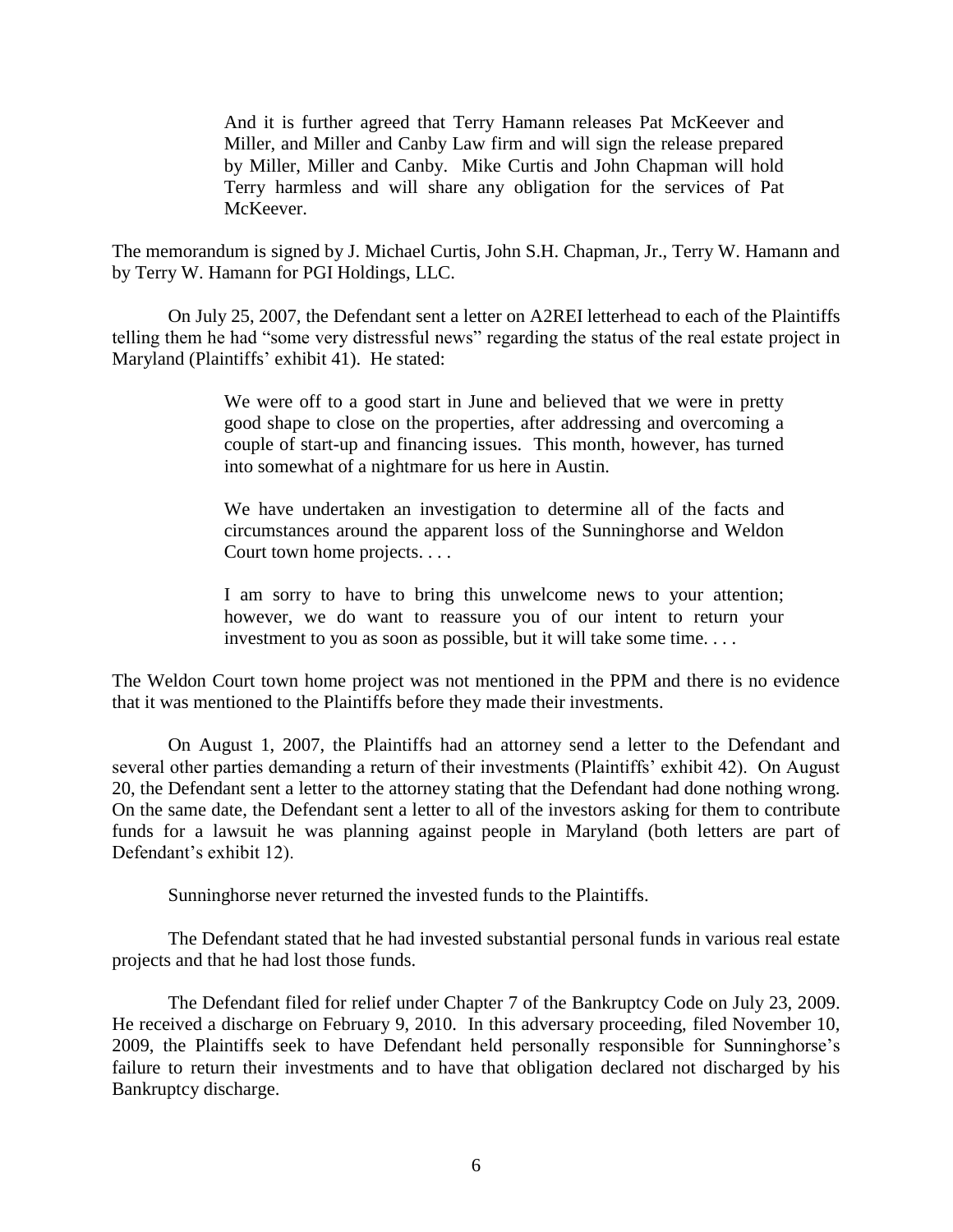#### **DISCUSSION**

The first hurdle faced by the Plaintiffs is that they paid their money to a corporation, not to the Defendant. Neither party raised that issue and the case was tried as if the Defendant is the responsible party. Considering the facts that (1) the Defendant controlled PGI and it in turn controlled A2REI and it in turn controlled Sunninghorse and (2) the Defendant initiated all transactions with respect to the solicitation of funds and the acquisition of properties, it is appropriate to find that he is personally responsible for the representations which he made with respect to the investments and the handling of the funds. In addition, Texas law holds that a corporation's agent is personally liable for his own fraudulent or tortious acts, even when acting within the course and scope of his employment. *Sanchez v. Mulvaney*, 274 S.W. 3d 708, 712 (Tex. App. 2008).

The Plaintiffs seek to have the collective debts owed to them declared nondischargeable according to §  $523(a)(2)(A)$  and  $(a)(4)$  of the Bankruptcy Code. Section 523(a) objections to dischargeability must be proven by a preponderance of the evidence. *Grogan v. Garner*, 498 U.S. 279, 291 (1991). The preponderance of the evidence standard requires the finder of fact to believe it is more probable than not that a fact exists in order to find for the party putting forth that fact. *Metropolitan Stevedore Co. v. Rambo*, 521 U.S. 121, 137 n.9 (1997).

**Section 523(a)(2)(A)** denies the discharge of any debt "for money, property, services, or an extension, renewal, or refinancing of credit, to the extent obtained by false pretenses, a false representation, or actual fraud, other than a statement respecting the debtor's or an insider's financial condition."

For the debts to be nondischargeable under section  $523(a)(2)(A)$ , the Plaintiffs must prove that (1) the Defendant made a representation; (2) the Defendant knew the representation was false; (3) the representation was made with the intent to deceive the Plaintiffs; (4) the Plaintiffs actually and justifiably relied on the representation; and (5) the Plaintiffs sustained a loss as a proximate result of their reliance. *General Electric Capital Corp. v. Acosta (In re Acosta)*, 406 F.3d 367, 372 (5th Cir. 2005) (citing *AT&T Universal Card Servs. v. Mercer (In re Mercer)*, 246 F.3d 391, 403 (5th Cir. 2001)).

At trial, the Defendant was asked whether Sunninghorse Acquisitions, LLC ever owned an agreement to acquire 100% of the outstanding member interests of Sunninghorse, LLC. He answered: "No it did not." All five prongs of the test put forth in *Acosta* are met by that All five prongs of the test put forth in *Acosta* are met by that statement: (1) the Defendant made the representation in the PPM that Sunninghorse had an agreement to acquire 100% of the outstanding member interest of Sunninghorse, LLC; (2) as evidenced by his testimony at trial, he knew the representation was false; (3) the representation was made with the intent to induce the Plaintiffs to invest in the project, and thus to deceive them; (4) the Plaintiffs actually and justifiable relied on the representation; and (5) the Plaintiffs lost money as a result of their reliance.

In addition, the Defendant represented to the Plaintiffs before they made their investments that the sale of units was "going well" and urged them to make their investments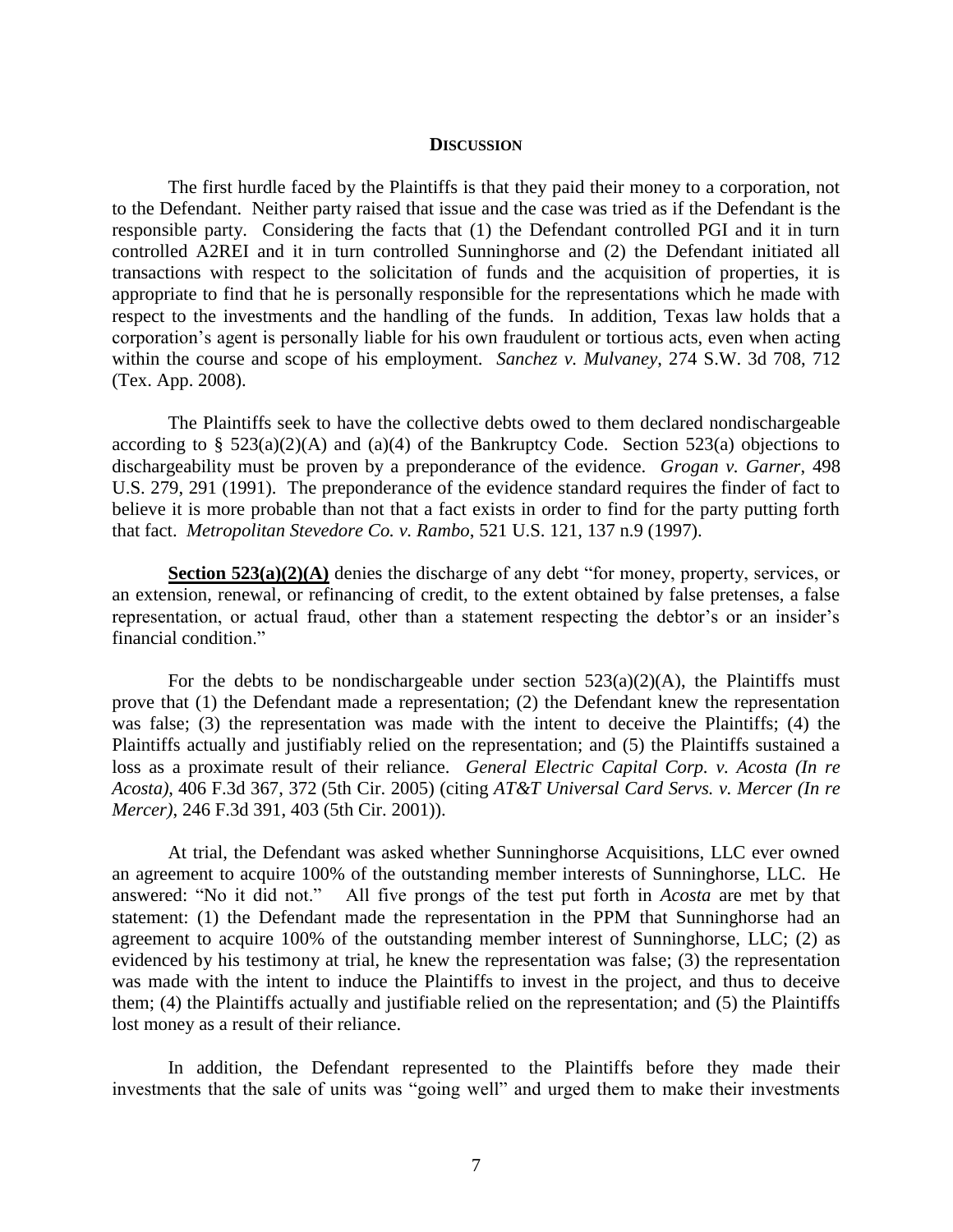before the deadline to be sure to get in on the deal. In fact, only \$500,000 was raised out of a goal of \$5 million. Certainly things cannot be said to be "going well" when only 10% of the expected amount is raised. The court finds that those representations were knowingly false, made with the intent that they be relied upon, and that the Plaintiffs relied upon them to their detriment.

The Subscription Agreement was a form provided by the Defendant in the PPM. It clearly required a return of the funds to the investors if the Sunninghorse LLC was not acquired. Yet, when the funds were received, they were quickly diverted to other projects and expenses. Such actions show that the Defendant understood the representation to be false because he placed Sunninghorse in a position where it could not make the refunds. Certainly that representation was made with the intent to induce the Plaintiffs to invest in Sunninghorse and they relied upon it to their detriment.

**Section 523(a)(4)** denies the discharge of any debt for "fraud or defalcation while acting in a fiduciary capacity, embezzlement, or larceny."

*Fiduciary Capacity*. The term "fiduciary capacity" qualifies "defalcation," but not "embezzlement." 4 COLLIER ON BANKRUPTCY ¶ 523.10 (Alan N. Resnick & Henry J. Sommer eds., 15th ed. rev.) Therefore, to prove defalcation on the part of the Defendant, the Plaintiffs must prove that the Defendant acted in a fiduciary capacity.

"The scope of the concept of fiduciary under 11 U.S.C.  $\S$  523(a)(4) is a question of federal law; however, state law is important in determining whether or not a trust obligation exists." *Gupta v. E. Idaho Tumor Inst., Inc. (In re Gupta)*, 394 F.3d 347, 350 (5th Cir. 2004). The trust obligation is created by a trust relationship that must predate and exist apart from the act from which the underlying indebtedness arose. *Id.* In this case, there was no pre-existing trust relationship and thus the debt is dischargeable under this provision.

### **Embezzlement:**

Embezzlement is the fraudulent appropriation of property by a person to whom such property has been entrusted, or into whose hands it has lawfully come. . . .

The required elements of embezzlement are: (1) appropriation of funds for the debtor's own benefit by fraudulent intent or deceit; (2) the deposit of the resulting funds in an account accessible only to the debtor; and (3) the disbursal or use of those funds without explanation of reason or purpose. For purposes of section  $522(a)(4)$ , it is improper to automatically assume embezzlement has occurred merely because property is missing, since it could be missing simply because of noncompliance with contractual terms. 4 COLLIER ON BANKRUPTCY ¶ 523.10[2] 16th Edition, 2009.

In this case, the Defendant used the funds in question for expenses and other investments. It is not clear whether those investments were for his sole benefit or an attempt by him to place the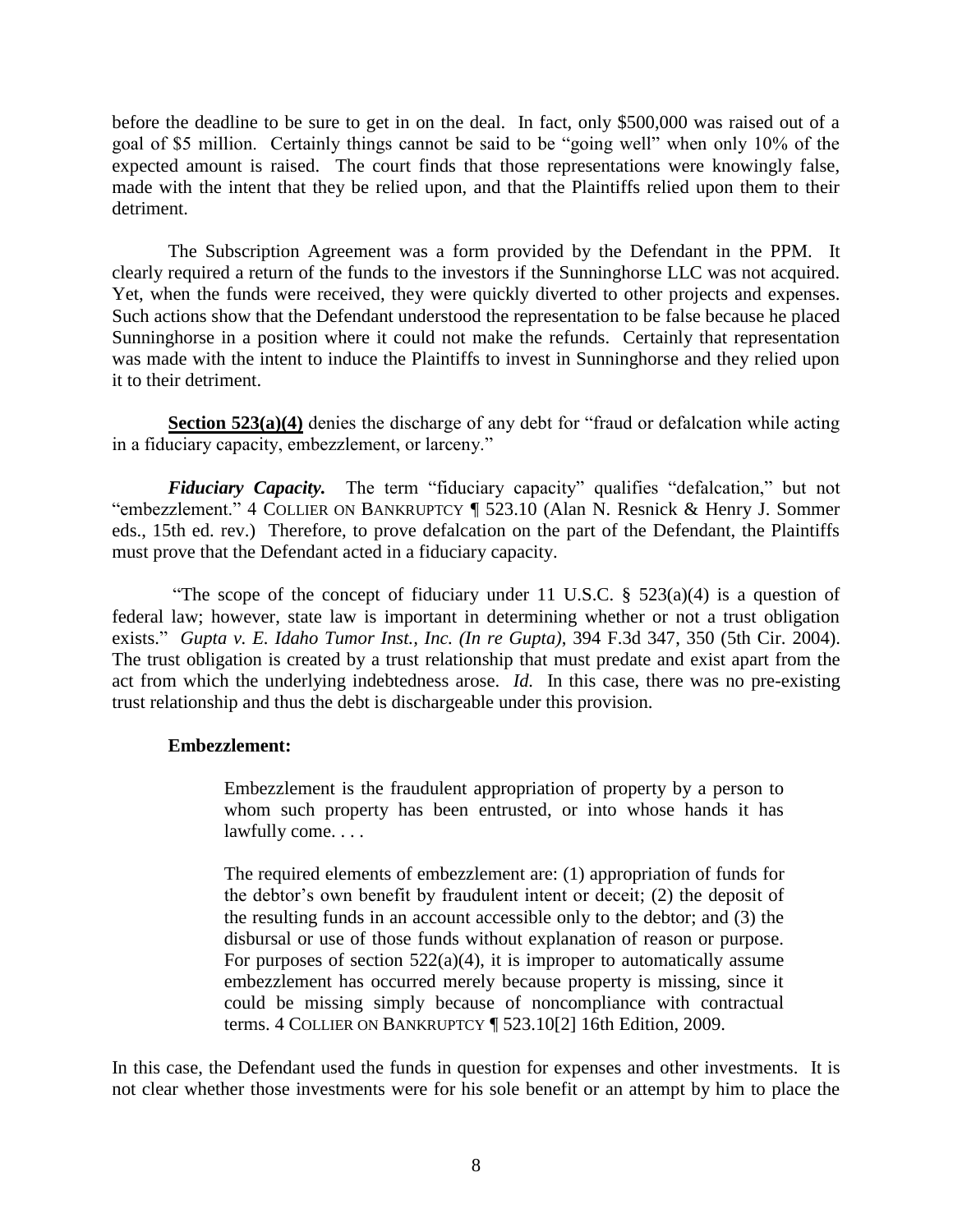money into another project for the benefit of the Plaintiffs, other investors, and himself. The court cannot find by a preponderance of the evidence that he embezzled the funds in question.

### **Larceny:**

Larceny is the fraudulent and wrongful taking and carrying away of the property of another with intent to convert the property to the taker's use without the consent of the owner. As distinguished from embezzlement, the original taking of the property must be unlawful. 4 COLLIER ON BANKRUPTCY ¶ 523.10[2] 16th Edition, 2009.

In this case, the original acquisition of the funds in question was lawful; consequently the Defendant did not commit larceny.

**Attorney's Fees**. Plaintiffs requested attorney's fees as part of actual damages. They have not directed the court to any statute or contract which provides that they may recover Attorney's fees. The only cases which the court has been able to find which allowed the recovery of attorney fees in a § 523(a) complaint involve (1) the award of attorney's fees in a prior state court proceeding, (2) the award of attorney's fees is provided by statute, or (3) a contract which provides for attorney's fees. In *Cohen v. De La Cruz*, 523 U.S. 213 (1998), the Court allowed exemplary damages and attorney's fees in a  $\S$  523(a)(2)(A) compliant where they were provided for in a New Jersey statute. In *Gober v. Terra + Corporation (In re Gober),* 100 F.3d 1195 (5th Cir. 1996) the court allowed attorney's fees and interest in a § 523(a)(4) and (6) case where they had been awarded in a state court judgment. Texas law does not allow the recovery of attorney's fees in tort actions. *MBM Financial Corp. v. Woodlands Operating Co., L.P.,* 292 S.W. 3rd 660, 666-67 (Tex. 2000). Since fraud sounds in tort, no attorney's fees would be allowed under state law.

The notes issued by Sunninghorse as part of the investment transaction provided for interest and attorney's fees in the event of default. However, this adversary proceeding is not an action to collect upon the notes, but rather an action for fraud against the Defendant. Thus, the provisions of the notes are not applicable.

At the beginning of the trial, Plaintiffs proposed to offer as witnesses a number of attorneys as part of the Plaintiffs' claim for attorney's fees. In order to shorten the trial, the court told the attorney for the Plaintiff that, if the court determined to allow attorney's fees, the requested fees could be submitted in the usual form for a fee application in a Bankruptcy case. During the trial, the Defendant made a brief reference to a suit he filed in Maryland against third parties alleging that they had breached contracts with him. There was no evidence that the Plaintiffs were parties to that suit. There was no evidence of any suit filed by the Plaintiffs in Texas. As a result, the only possible claim for attorney's fees by the Plaintiff would be the fees for this adversary proceeding. Having established no basis for those fees, the Plaintiff's request should be denied.